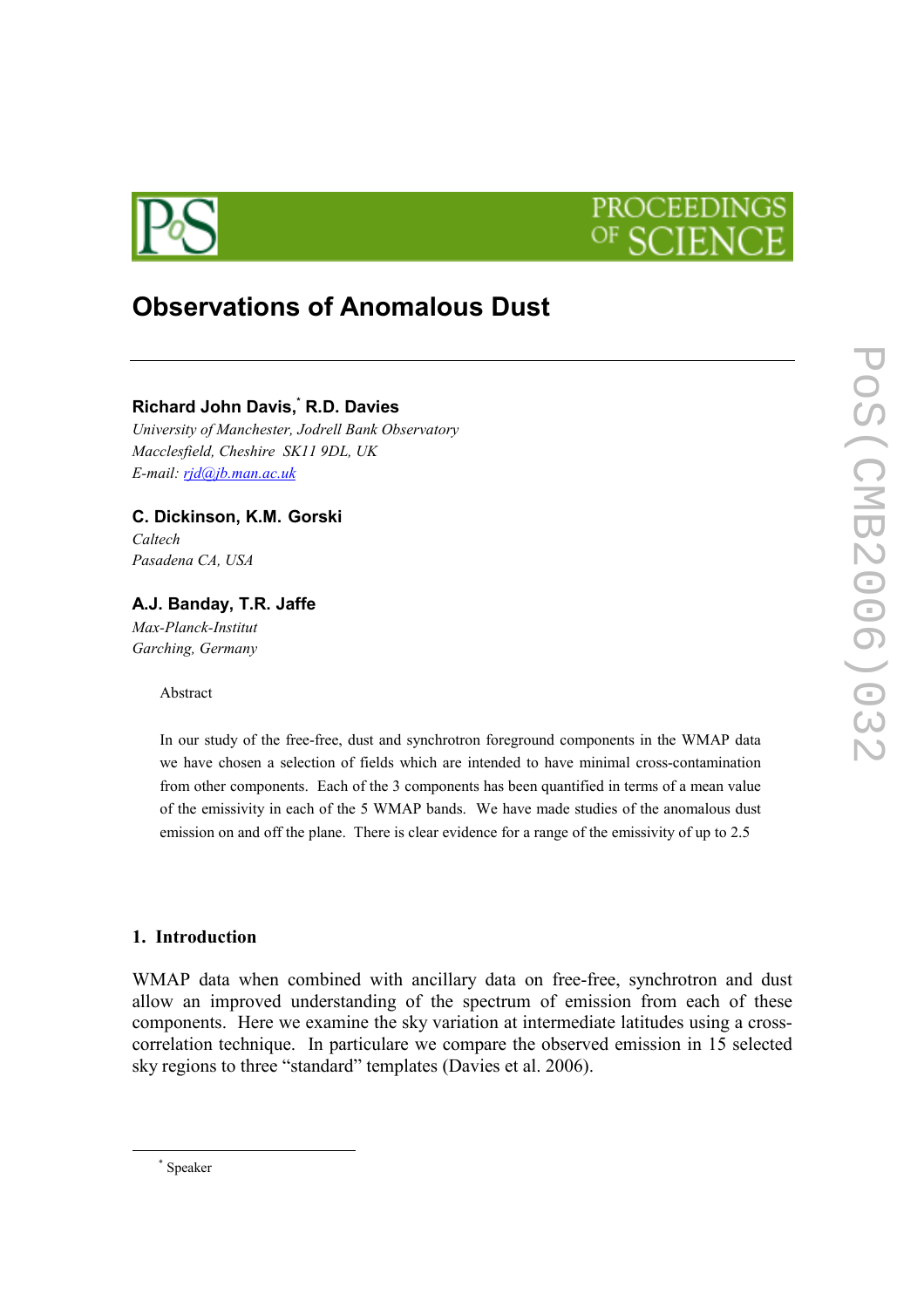

Fig. 1 Full-sky showing 15 selected regions

| Field | Dominant    | Longitude                   | Latitude                    | Description.                                          |
|-------|-------------|-----------------------------|-----------------------------|-------------------------------------------------------|
| No.   | Emission    | Range                       | Range                       |                                                       |
| 1     | Free-free   | $245^{\circ} - 260^{\circ}$ | $+21^{\circ} - +31^{\circ}$ | Northern edge of Gum Nebula.                          |
| 2     | Free-free   | $140^{\circ} - 155^{\circ}$ | $+15^{\circ} - +20^{\circ}$ | Disc-like structure above Galactic plane.             |
| 3     | Free-free   | $200^{\circ} - 230^{\circ}$ | $-41^{\circ} - -48^{\circ}$ | Eridanus complex - within southern Gould Belt         |
| 4     | Free-free   | $250^{\circ} - 260^{\circ}$ | $-25^{\circ} - -35^{\circ}$ | Southern edge of Gum Nebula                           |
| 5     | Free-free   | $90^{\circ} - 97^{\circ}$   | $-13^{\circ} - -30^{\circ}$ | Below plane in northern sky.                          |
| 6     | Dust        | $118^{\circ} - 135^{\circ}$ | $+20^{\circ} - +37^{\circ}$ | $l = 125^{\circ}$ dust spur, NCP region (the "duck"). |
|       | Dust        | $300^{\circ} - 315^{\circ}$ | $+35^{\circ} - +45^{\circ}$ | Outer edge of northern Gould Belt system.             |
| 8     | Dust        | $227^{\circ}-237^{\circ}$   | $+12^{\circ} - +18^{\circ}$ | Above plane in southern sky.                          |
| 9     | Dust        | $145^{\circ} - 165^{\circ}$ | $-30^{\circ} - -38^{\circ}$ | Orion region in southern Gould Belt.                  |
| 10    | Dust        | $300^{\circ} - 320^{\circ}$ | $-30^{\circ} - -40^{\circ}$ | Below plane southern sky.                             |
| 11    | Synchrotron | $33^{\circ} - 45^{\circ}$   | $+50^{\circ} - +70^{\circ}$ | Middle section of North Polar Spur.                   |
| 12    | Synchrotron | $270^{\circ} - 310^{\circ}$ | $+55^{\circ} - +70^{\circ}$ | Outermost section of North Polar Spur.                |
| 13    | Synchrotron | $350^{\circ} - 5^{\circ}$   | $-35^{\circ} - -50^{\circ}$ | Southern bulge in synchrotron sky.                    |
| 14    | Synchrotron | $70^{\circ} - 90^{\circ}$   | $+20^{\circ} - +30^{\circ}$ | A "weak" northern spur.                               |
| 15    | Synchrotron | $76^{\circ} - 84^{\circ}$   | $-30^{\circ} - -50^{\circ}$ | A southern spur.                                      |

Table 1 Details of the 15 selected regions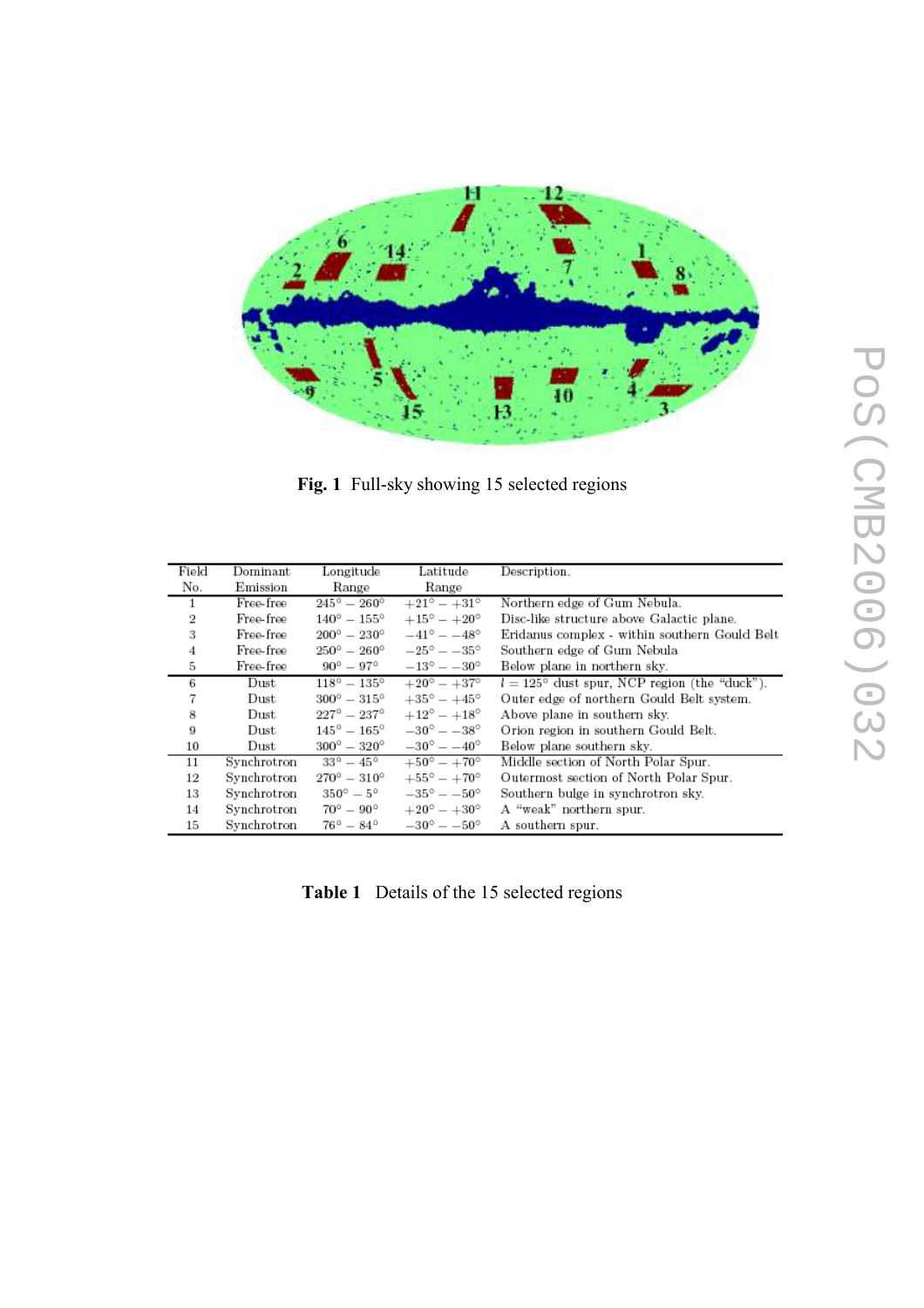



## 2. Analysis of the 15 regions

Fig. 1 shows the position of the 15 selected regions overlaid on the Kp2 intensity mask and source mask (700 sources in total) used by the WMAP team (Bennett et al. 2003). Fig.2 shows 3 regions (regions 4, 6 and 11) with an ILC-subtracted K-band, Hα, 100 micron and 408 MHz data. The dominant foreground in each region (see Table 1) is clearly seen along with the correlated emission at K-band. The anomalous emission associated with dust is clearly detected in most of the 15 fields studied. Fields that are only weakly contaminated by synchrotron, free-free and CMB are studied; the anomalous emission correlated well with the Finkbeiner et al. (1999) model 8 predictions (FDS8) at 94 GHz, with an effective spectral index between 20 and 60 GHz, of beta  $\sim$ -2.85. Furthermore, the emissivity varies by a factor of  $\sim$ 2 from cloud to cloud.

CMB and Physics of the Early Universe – International Conference Ischia, Italy April 20 – 22, 2006